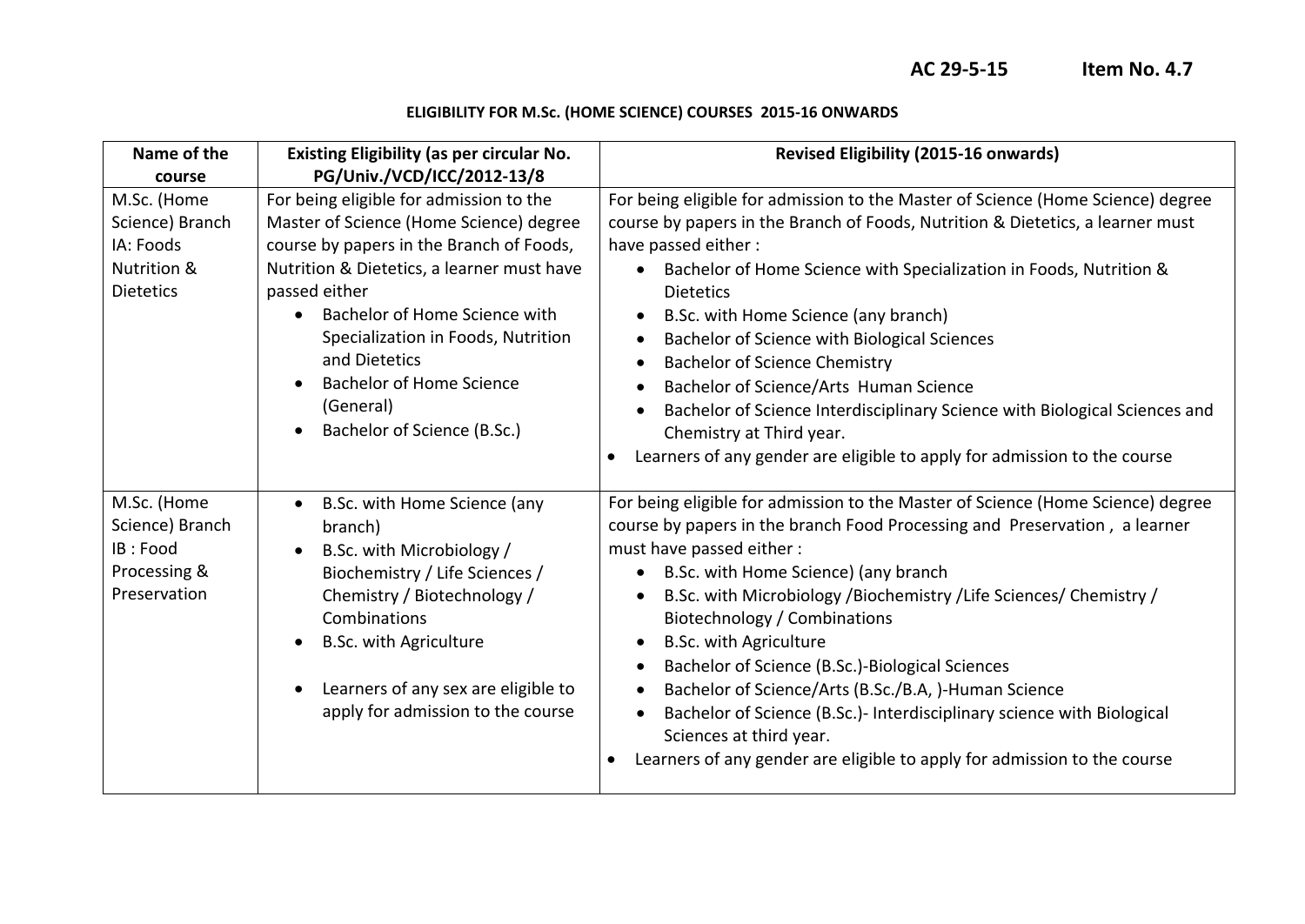| Name of the<br>course                                         | <b>Existing Eligibility (as per circular No.</b><br>PG/Univ./VCD/ICC/2012-13/8                                                                                                                                                                                                                                                                                                                                                                                                                                      | <b>Revised Eligibility (2015-16 onwards)</b>                                                                                                                                                                                                                                                                                                                                                                                                                                                                                                                                                                                                                                                                                                                                                                                                                                                                      |
|---------------------------------------------------------------|---------------------------------------------------------------------------------------------------------------------------------------------------------------------------------------------------------------------------------------------------------------------------------------------------------------------------------------------------------------------------------------------------------------------------------------------------------------------------------------------------------------------|-------------------------------------------------------------------------------------------------------------------------------------------------------------------------------------------------------------------------------------------------------------------------------------------------------------------------------------------------------------------------------------------------------------------------------------------------------------------------------------------------------------------------------------------------------------------------------------------------------------------------------------------------------------------------------------------------------------------------------------------------------------------------------------------------------------------------------------------------------------------------------------------------------------------|
| M.Sc. (Home<br>Science)<br>Branch IC:<br>Sports<br>Nutrition  | B.Sc. with Home Science (any branch)<br>B.Sc. with Biochemistry, Life Science<br>B.Sc. with Nursing / Physiotherapy<br>Medical graduates any discipline<br>Learners of any sex are eligible to apply for<br>admission to the course                                                                                                                                                                                                                                                                                 | For being eligible for admission to the Master of Science (Home Science) degree<br>course by papers in the branch Food Processing and Preservation, a learner must<br>have passed either:<br>B.Sc. with Home Science (any branch)<br>B.Sc. with Biochemistry, Life Sciences, Chemistry<br>B.Sc. with Nursing / Physiotherapy / Bachelor in Physical Education<br>Medical graduates any discipline (MBBS, BAMS, BHMS)<br><b>Bachelor of Science (Biological Sciences)</b><br>Bachelor of Science /Arts (B.Sc./B.A.)-Human Science<br>Bachelor of Science (B.Sc.)- Interdisciplinary science with Biological<br>Sciences at third year<br>Learners of any gender are eligible to apply for admission to the course                                                                                                                                                                                                  |
| M.Sc. (Home<br>Science)<br>Branch II:<br>Human<br>Development | For being eligible for admission to the Master of<br>Science (Home Science) degree course by papers in<br>the branch of Human Development, a learner must<br>have passed either<br>Bachelor of Home Science with<br>specialization in Human Development /<br>Child Development<br>Bachelor of Home Science (General)<br>Bachelor of Arts: Psychology as major / or<br>as part fulfillment<br>Bachelor of Arts with Sociology as major<br>Bachelor of Arts with Education as major<br><b>Bachelor of Social Work</b> | For being eligible for admission to the Master of Science (Home Science) degree<br>course by papers in the branch of Human Development, a learner must have<br>passed either<br>Bachelor of Home Science with specialization in Human Development /<br>Child Development or any sub specialization such as, Early Childhood<br><b>Education and Developmental Counselling</b><br>Bachelor of Science with Human Development/ Child Development<br>Bachelor of Home Science with any branch (Foods, Nutrition and<br>Dietetics, Textile and Fashion Technology, Community Resource<br>Management, Extension Education)<br>Bachelor of Arts: Psychology/ Sociology as a major / part fulfillment<br>Bachelor of Arts with Education as a major<br><b>Bachelor of Social Work</b><br>Bachelor of Science/Arts (B.Sc./B.A.)-Human Science<br>Learners of any gender are eligible to apply for admission to the course |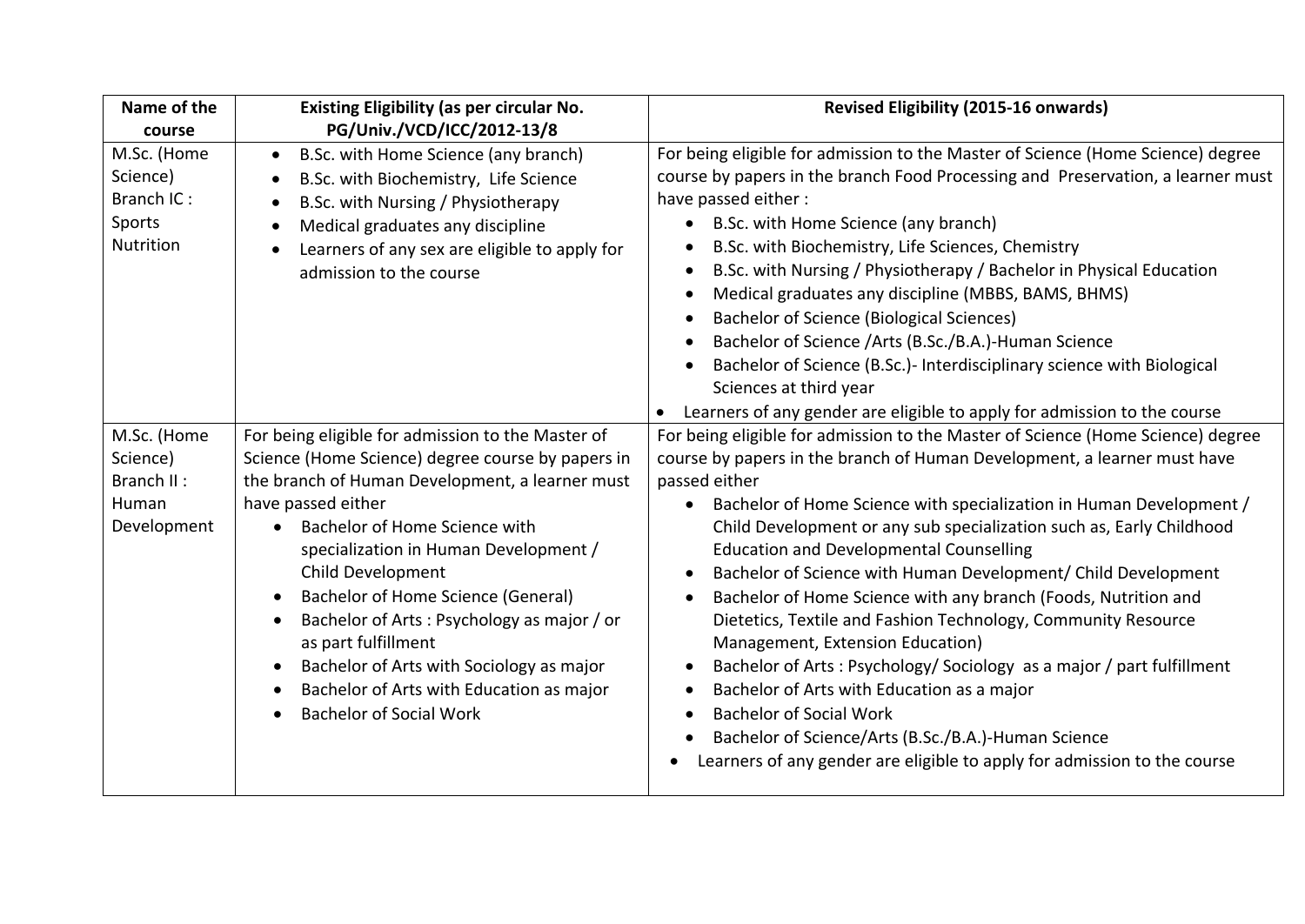| Name of the<br>course                                                         | <b>Existing Eligibility (as per circular No.</b><br>PG/Univ./VCD/ICC/2012-13/8                                                                                                                                                                                                                                                                                                                                               | <b>Revised Eligibility (2015-16 onwards)</b>                                                                                                                                                                                                                                                                                                                                                                                                                                                                                                                                                                                                                                                                                                                                                                                                                                                                                                                                                                                                                                                                                                                                                                                                                                                                                                                                                                    |
|-------------------------------------------------------------------------------|------------------------------------------------------------------------------------------------------------------------------------------------------------------------------------------------------------------------------------------------------------------------------------------------------------------------------------------------------------------------------------------------------------------------------|-----------------------------------------------------------------------------------------------------------------------------------------------------------------------------------------------------------------------------------------------------------------------------------------------------------------------------------------------------------------------------------------------------------------------------------------------------------------------------------------------------------------------------------------------------------------------------------------------------------------------------------------------------------------------------------------------------------------------------------------------------------------------------------------------------------------------------------------------------------------------------------------------------------------------------------------------------------------------------------------------------------------------------------------------------------------------------------------------------------------------------------------------------------------------------------------------------------------------------------------------------------------------------------------------------------------------------------------------------------------------------------------------------------------|
| M.Sc. (Home<br>Science)<br>Branch III :<br>Textile &<br>Fashion<br>Technology | For being eligible for admission to the Master of<br>Science (Home Science) degree course by papers in<br>the branch Textile and Fashion Technology, a<br>learner must have passed either<br>B.Sc. (Home Science) with specialization in<br><b>Textiles &amp; Clothing</b><br>B.Sc. With specialization in any branch of Home<br>$\bullet$<br>Science of the University of Mumbai<br>Bachelor or Home Science (General)<br>٠ | For being eligible for admission to the Master of Science (Home Science) degree<br>course by papers in the branch Textile and Fashion Technology, a learner must<br>have passed either:<br>For being eligible for admission to the Master of Science (Home Science) degree<br>course by papers in the branch of Textiles & Fashion Technology, a candidate<br>must have passed either:<br>Bachelor of Science with Textile & Clothing<br>$\bullet$<br>Bachelor of Home Science with specialization in<br>Textile & Clothing/ Clothing & Textile<br>Bachelor of Home Science with specialization in<br><b>Textile &amp; Fashion Technology</b><br>Bachelor of Home Science with specialization in any<br>branch of Home Science of the University of Mumbai<br>Bachelor of Home Science (General)<br>Bachelor of Science in any specialization<br>Bachelor of Fashion Design or Bachelor from any Design stream<br>Bachelors degree in any stream of education such as BA, BCOM,<br>BBA, BCA, BMS, BMM, BCA, B.Pharm, B.Tech., B.Arch.etc.<br>Bridge Course/Tutorials for Bachelors students from non Textile, Clothing &<br><b>Fashion Background:</b><br>• Basic knowledge of Pattern Making and Garment Construction.<br>• Basic knowledge of Textile Science<br>These can be undertaken during the MSc Sem I & II simultaneously<br>Learners of any gender are eligible to apply for admission to the course |